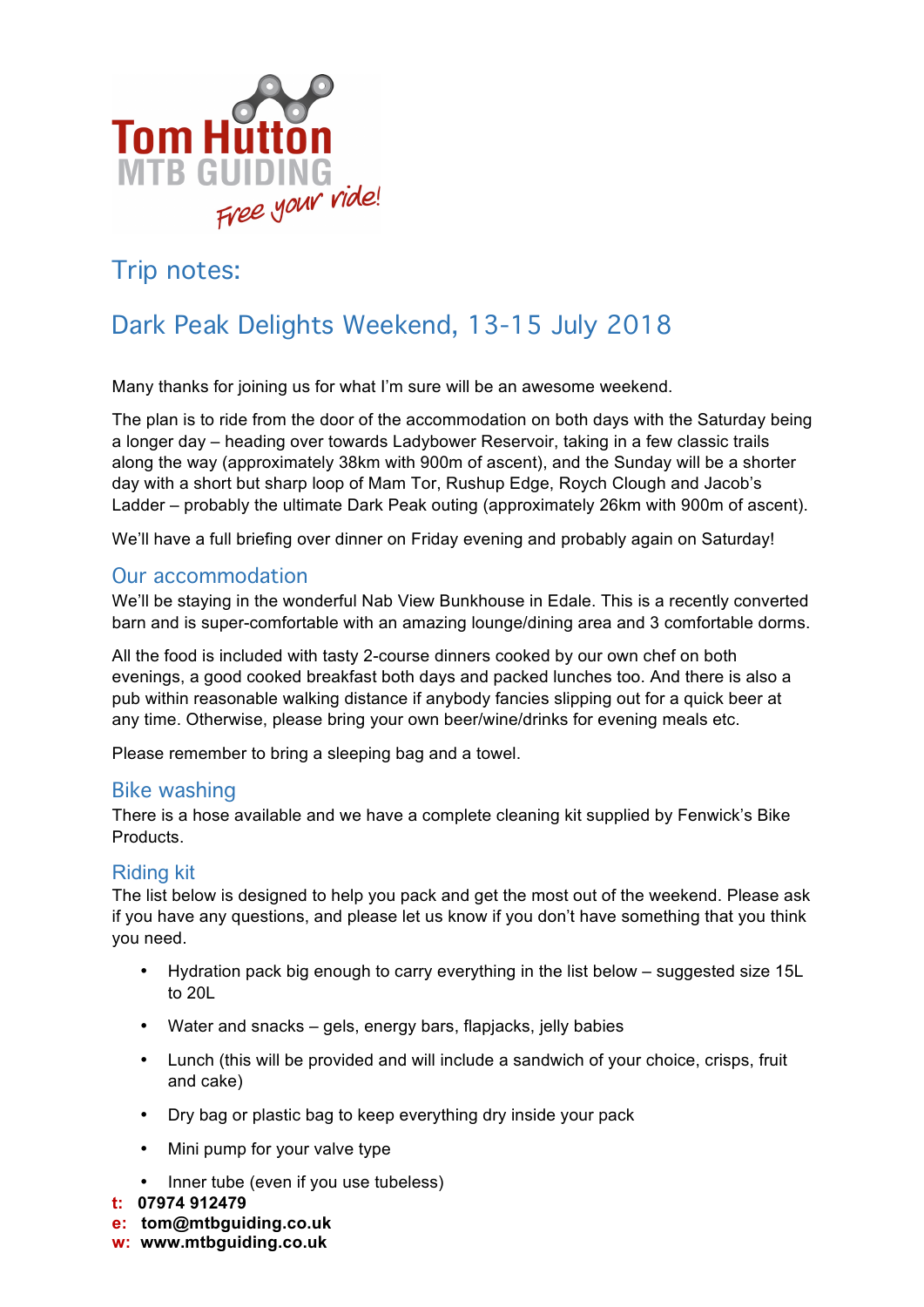

- Tube patches (preferably self-adhesive)
- Tubeless repair kit (if you use tubeless)
- Tyre levers
- Multi-tool
- 1 set of spare brake pads
- Rear gear hanger for your bike
- Cable ties
- Duct tape (we suggest wrapping 1m around your pump)
- Power link for your chain type and speed
- Mobile phone in a waterproof case or plastic bag
- Small personal first aid kit
- Any medication you need

#### Recommended clothing

- Helmet
- Knee and elbow pads
- Cycling shorts and/or waterproof shorts (or trousers)
- Wicking base layer or cycling jersey
- Mid layer (fleece or soft shell)
- Windproof and/or waterproof jacket (depending on the weather forecast)
- Woolly hat or buff
- Riding glasses
- Gloves (worth having a spare pair if it's wet)
- Waterproof socks
- Cycling shoes (you must be able to walk in them!)

#### BIKES

Your bike needs to be ready for the rigours of the mountains – steep and rocky climbs and descents. A lightweight x-country bike won't be strong enough for the descents and a downhill rig will be too heavy for the climbs. Just about everything in between will do the job.

- **t: 07974 912479**
- **e: tom@mtbguiding.co.uk**
- **w: www.mtbguiding.co.uk**